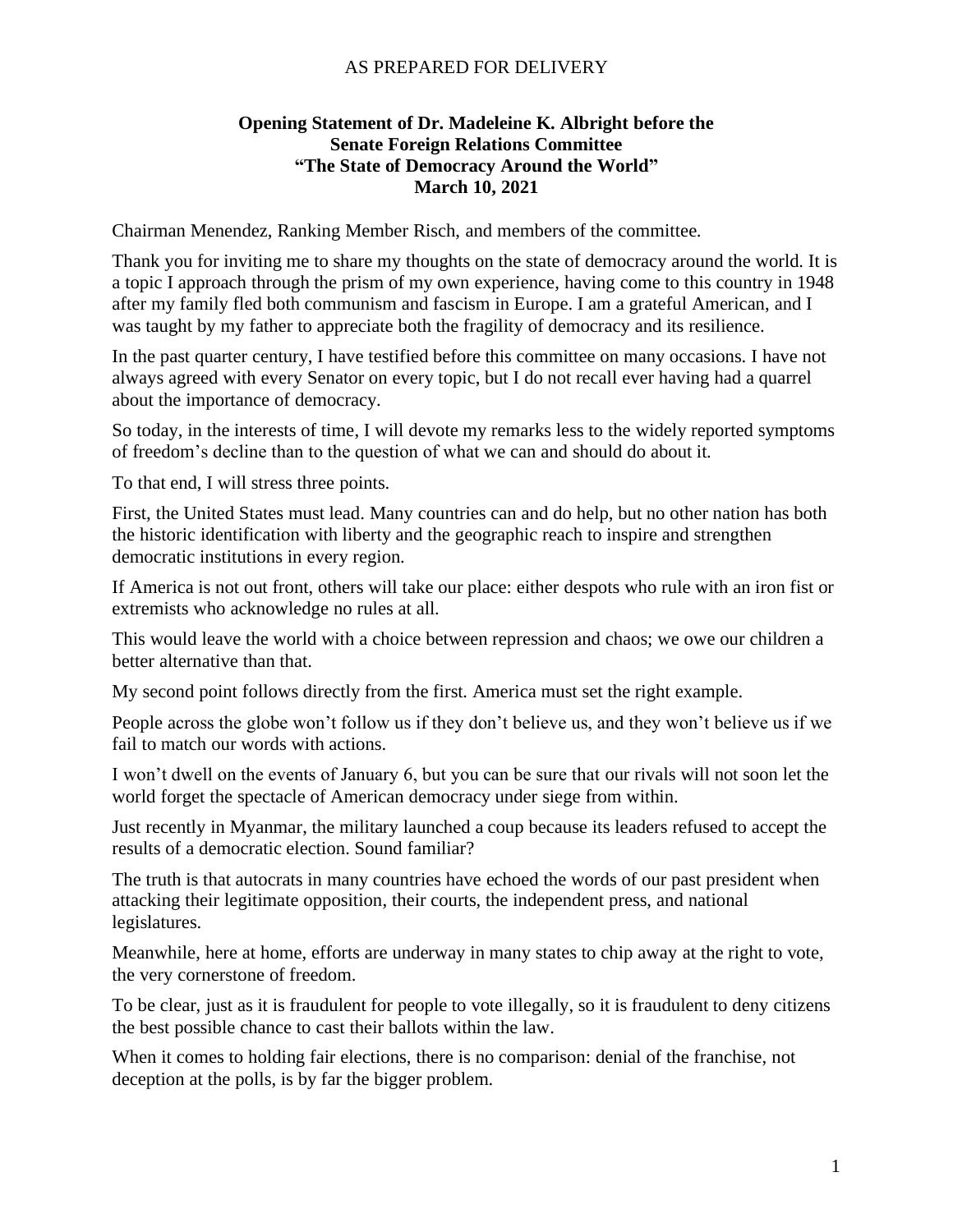## AS PREPARED FOR DELIVERY

My third point is that building and sustaining democracy should be a first principle, not an afterthought, in U.S. foreign and national security policy. The reason should be clear to all of us.

Look around the world from South Asia to Central Europe and from the Middle East to parts of Africa and Latin America; democracy is steadily losing ground.

Not since the Cold War have we seen a broader or more ominous threat to human freedom.

What should we do? -- fall apart and retreat, or come together in defense of our core beliefs?

When I was secretary of state, I helped launch what we called the community of democracies, an effort that continued under the leadership of Ambassador Dobriansky in the Bush administration.

We were committed to the idea that democratic governments should assist each other in creating jobs, improving services, and countering threats. The time is right to revive that sense of solidarity.

For America that means helping to strengthen liberty's cause through the employment of every available foreign policy tool, including aid, trade, sanctions, bilateral and multilateral diplomacy, and partnerships with advocacy groups and the private sector.

We must also apply the lessons we have already learned about the need for patience, inclusivity, a holistic approach, and remedies tailored to the individual circumstances of the countries involved.

The bipartisan National Endowment for Democracy and its four core institutes – NDI, IRI, CIPE and the Solidarity Center – are rich sources of wisdom on all of these points.

It has been my honor to be associated with these institutions since they were founded by President Reagan, and to have served as Chairman of NDI since 2001. I know they stand ready to work with this committee as it reviews and strengthens democracy programs.

Now, some will tell you that a democracy-centered foreign policy reflects a kind of starry-eyed idealism and that the only way to protect our interests is through hardheaded realism.

Is there some truth in that? Yes, I won't deny it.

But in the vast majority of cases, support for democracy serves both our interests and our ideals.

History has shown us that free countries make better neighbors, more reliable friends, and the only allies we can consistently count on.

That is why backing for democratic values must be the centerpiece of any strategy to create a more secure, stable, healthy and prosperous global environment – the kind of setting in which Americans can thrive.

A little more than a century ago, a U.S. president asked our armed forces to cross the ocean to make the world safe for democracy. Today, we must support democracy to make the world safe.

And we should do so with confidence.

Despite recent setbacks, we know that democracy is resilient and that so too is the United States. Our economy is one of the strongest and most innovative in the world because we have a system of government that supports the rule of law and protect the rights of individuals.

We know as well that, even now, no words speak more powerfully to the aspirations of all people than that singular pledge of "liberty and justice for all."